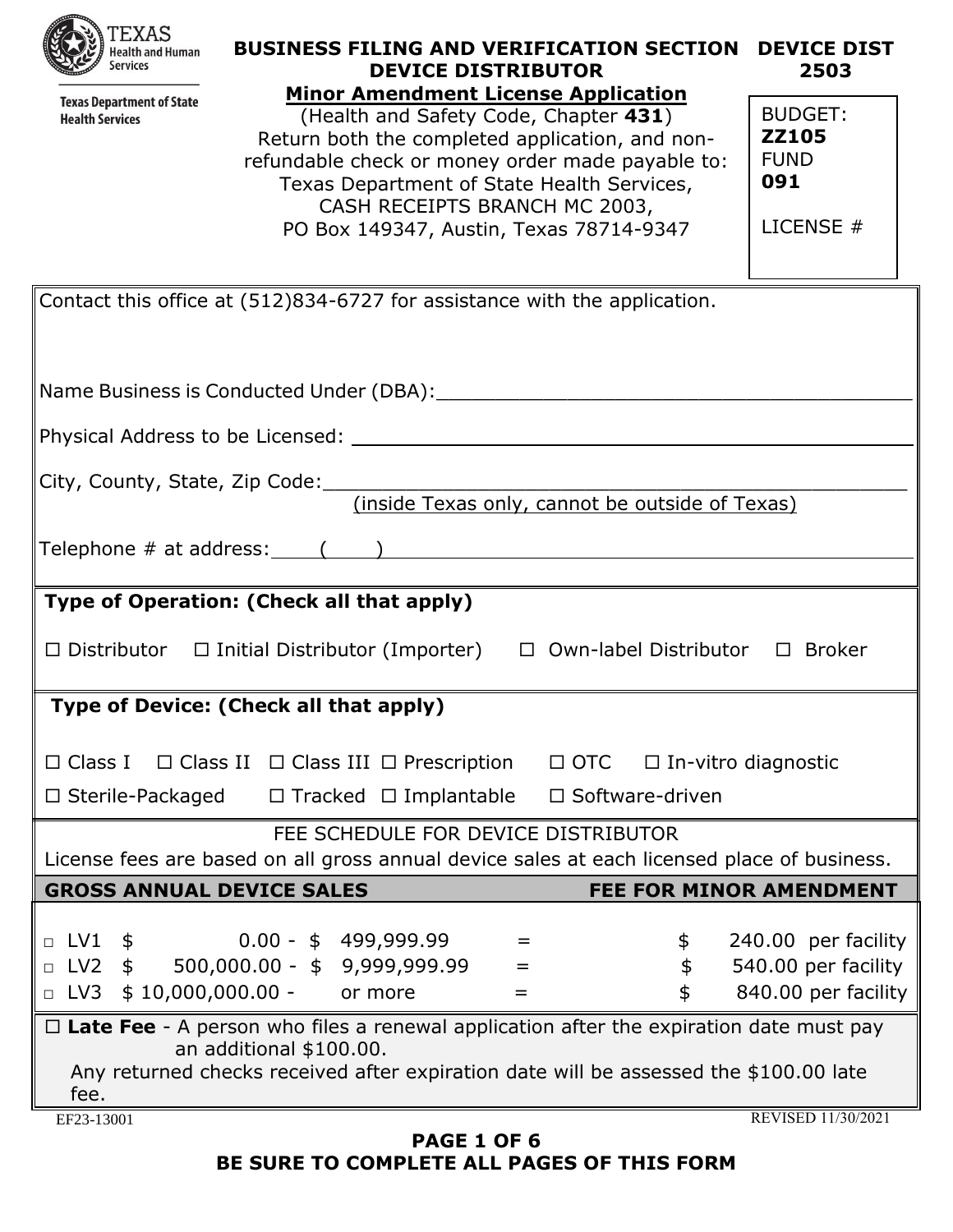### **Exemption from license fee:**

25 TAC 229.427 A person is exempt from the license fees required by this section if the person is a charitable organization, as described in the Internal Revenue Code of 1986, 501(c)(3), to a nonprofit affiliate of the organization, to the extent otherwise permitted by law.

**VERIFICATION:** I swear or affirm that all information in this application is true and correct. I further certify by signature hereon, that I am authorized to execute this document on behalf of the corporation and am eligible to receive a license. If signing this as owner of a sole proprietorship, I am not delinquent in the payment of any child support owed under Chapter 232, Family Code. If signing as a sole proprietor, I certify I have filed the assumed name certificate in appropriate counties pursuant to Business and Commerce Code, Chapter 36. I further certify that I have read and understand Chapter 431 of the Health & Safety Code, the applicable provisions of 25 Texas Administrative Code, Chapter 229, and agree to abide by them.

| sign<br>here       | Date: |                  |                                      |
|--------------------|-------|------------------|--------------------------------------|
| <b>Print Name:</b> |       | □ Partner        | $\Box$ Corporate Designee /<br>Agent |
|                    |       | I Title: a Owner | □ President                          |

PRIVACY NOTIFICATION: With few exceptions, you have the right to request and be informed about information that the State of Texas collects about you. You are entitled to receive and review the information upon request. You also have the right to ask the state agency to correct any information that is determined to be incorrect. You may visit our website listed below for more information on the Privacy Notification (Reference: Government Code, Section 552.021, 552.023 and 559.004).

#### **ALL SIX PAGES OF THE APPLICATION FORM MUST BE COMPLETED BEFORE A LICENSE WILL BE ISSUED.** Please allow 4-6 weeks for processing**.**

Visit our website at: www.dshs.texas.gov

Please address **correspondence only** to: Texas Department of State Health Services Food and Drug Licensing Group, MC 2835 PO Box 149347 Austin, Texas 78714-9347

# **PAGE 2 OF 6**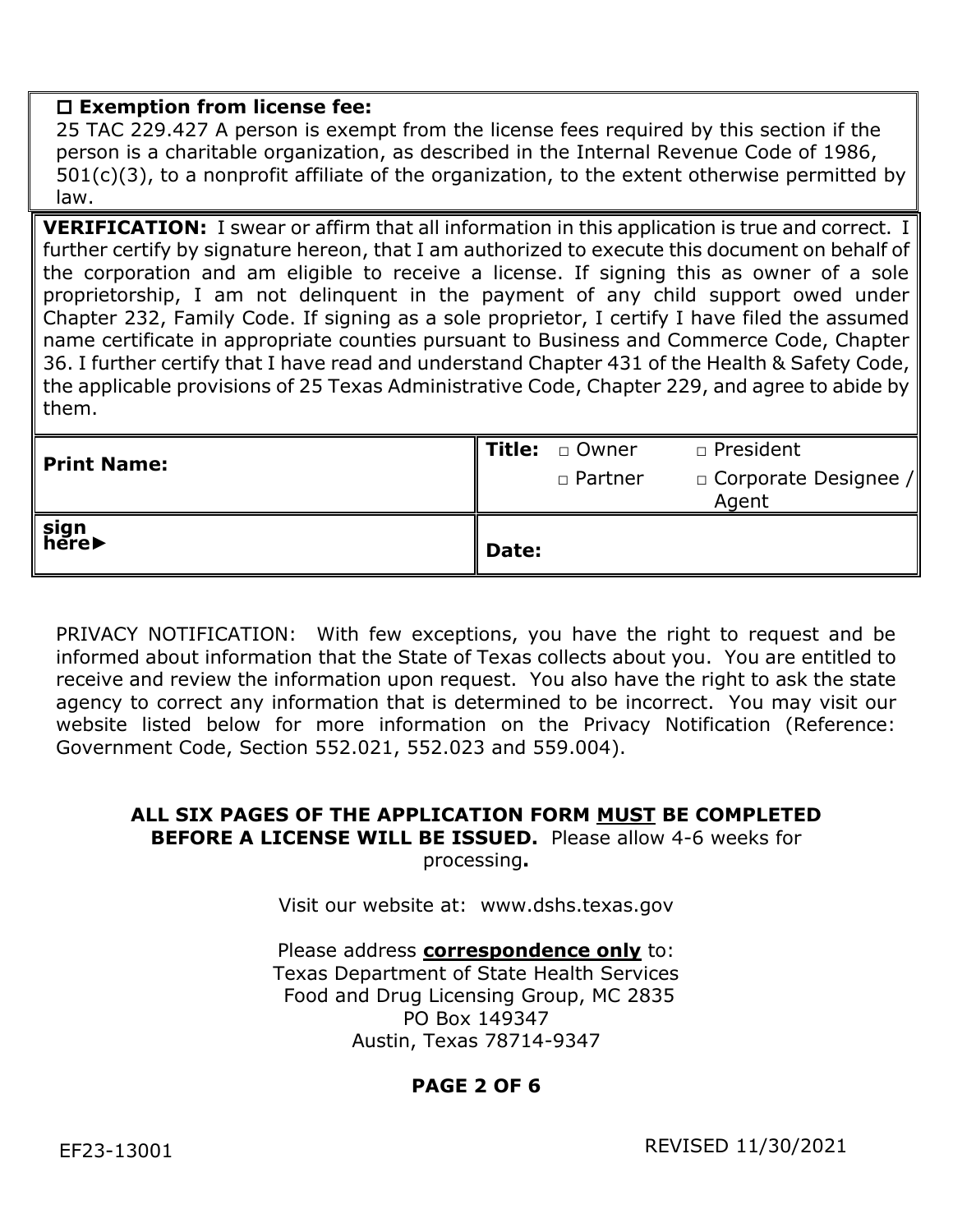**PURPOSE OF THIS APPLICATION:** Mark appropriate box to indicate purpose of application, and/or any changes in status of firm.

| $\Box$ <b>Amendment of ownership name</b> (this does not include an ownership change): This<br>means the EIN/Taxpayer Numbers are remaining the same and the firm has submitted<br>an amendment with the Secretary of State and the Comptroller's office. The current<br>expire date remains in effect.<br>If change affects multiple licensed locations, contact us at 512-834-6727.                                                       |
|---------------------------------------------------------------------------------------------------------------------------------------------------------------------------------------------------------------------------------------------------------------------------------------------------------------------------------------------------------------------------------------------------------------------------------------------|
|                                                                                                                                                                                                                                                                                                                                                                                                                                             |
|                                                                                                                                                                                                                                                                                                                                                                                                                                             |
| $\Box$ Amended DBA name or location: If change affects multiple licensed locations<br>contact us at 512-834-6727 prior to submitting application. The current expiration date<br>remains in effect for an amendment only.                                                                                                                                                                                                                   |
|                                                                                                                                                                                                                                                                                                                                                                                                                                             |
|                                                                                                                                                                                                                                                                                                                                                                                                                                             |
|                                                                                                                                                                                                                                                                                                                                                                                                                                             |
|                                                                                                                                                                                                                                                                                                                                                                                                                                             |
|                                                                                                                                                                                                                                                                                                                                                                                                                                             |
| $\Box$ <b>Renewal:</b> Renewals are valid from the anniversary date. Failure to submit the<br>renewal fee before the expiration date will result in a delinquency fee for each location<br>and must be remitted before the license will be issued. Note $-$ if you are submitting an<br>amendment with the renewal, call our office prior to submitting the application. The<br>renewal and amendment carry separate fees that will be due. |
| $\Box$ Notice that this firm is out of business.<br>Date: __________________________                                                                                                                                                                                                                                                                                                                                                        |
| Sign & date page 1 and return.                                                                                                                                                                                                                                                                                                                                                                                                              |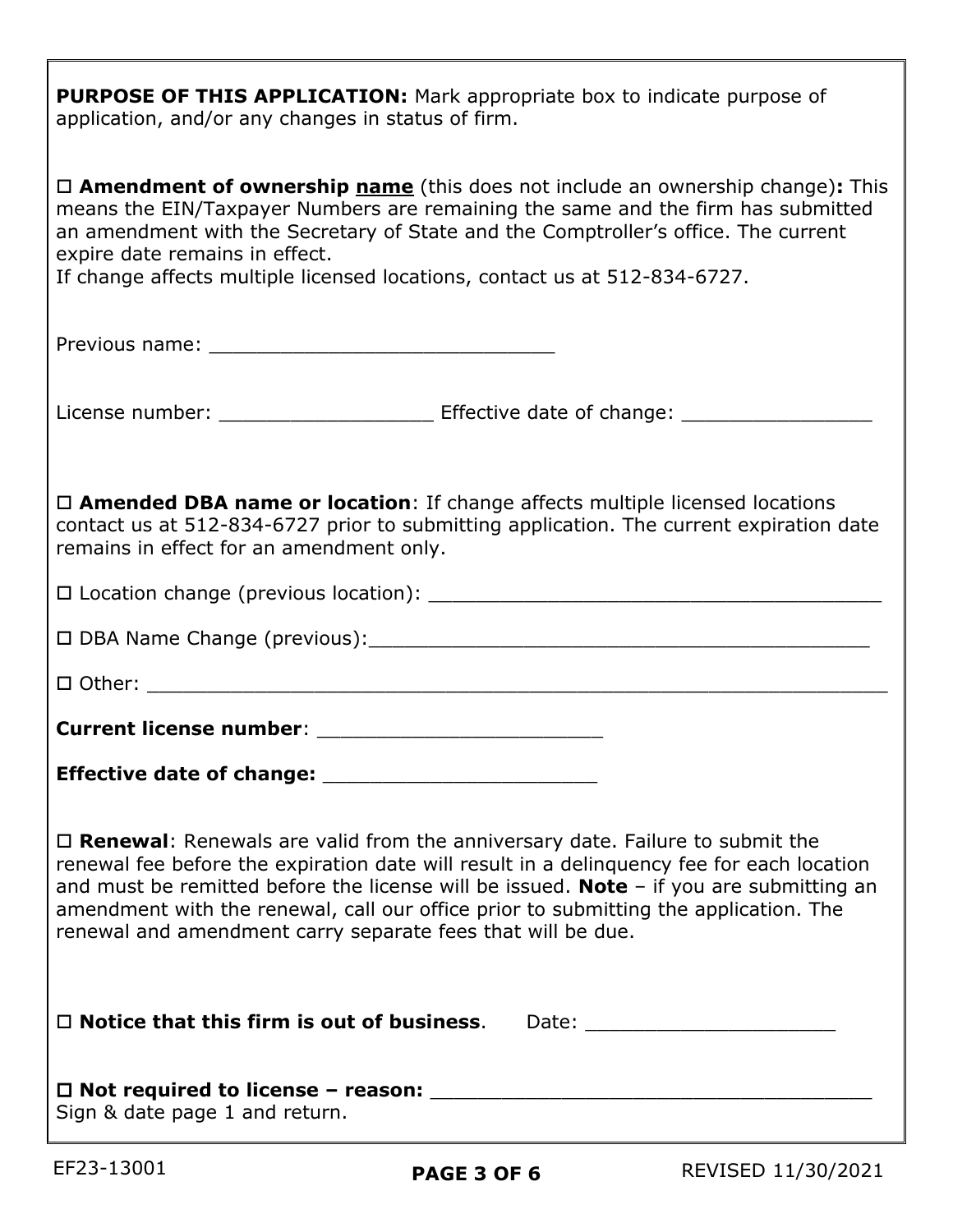## **RESPONSIBLE INDIVIDUAL IN CHARGE AT PHYSICAL ADDRESS**

| A license cannot be issued for manufacturing or holding of foods for distribution in any<br>room used as living or sleeping quarters; or for the manufacturing, assembling, testing,<br>processing, packing, holding or labeling of drugs and/or devices from any personal<br>residence.<br><b>Please note: Only</b> drug, device, and/or certificate of authority applicants are required<br>to fill in residence address, driver's license number, and date of birth. |                         |  |  |
|-------------------------------------------------------------------------------------------------------------------------------------------------------------------------------------------------------------------------------------------------------------------------------------------------------------------------------------------------------------------------------------------------------------------------------------------------------------------------|-------------------------|--|--|
| Name & title                                                                                                                                                                                                                                                                                                                                                                                                                                                            | Date of birth           |  |  |
| Residence address                                                                                                                                                                                                                                                                                                                                                                                                                                                       | Driver's license number |  |  |
|                                                                                                                                                                                                                                                                                                                                                                                                                                                                         |                         |  |  |
|                                                                                                                                                                                                                                                                                                                                                                                                                                                                         |                         |  |  |
| MAILING ADDRESS INFORMATION (The license and/or courtesy renewal notice will<br>be sent to the address below).                                                                                                                                                                                                                                                                                                                                                          |                         |  |  |
|                                                                                                                                                                                                                                                                                                                                                                                                                                                                         |                         |  |  |
|                                                                                                                                                                                                                                                                                                                                                                                                                                                                         |                         |  |  |
|                                                                                                                                                                                                                                                                                                                                                                                                                                                                         |                         |  |  |
| Name of application preparer (contact person): _________________________________                                                                                                                                                                                                                                                                                                                                                                                        |                         |  |  |
|                                                                                                                                                                                                                                                                                                                                                                                                                                                                         |                         |  |  |
|                                                                                                                                                                                                                                                                                                                                                                                                                                                                         |                         |  |  |
|                                                                                                                                                                                                                                                                                                                                                                                                                                                                         |                         |  |  |

**LICENSE HOLDER INFORMATION:** Please enter the 11-digit State Tax Payer's Identification number on file with the Texas Comptroller of Public Accounts. Enter the 9 digit Federal Employee Identification Number **(EIN).**

\_\_\_\_\_\_\_\_\_\_\_\_\_\_\_\_\_\_\_\_\_\_\_\_\_\_\_\_\_\_\_\_\_\_\_\_\_\_\_\_\_\_\_\_\_\_\_\_\_\_\_\_\_\_\_\_\_\_\_\_\_\_\_\_\_\_\_\_\_

**Taxpayer number Community Community Community Community Community Community Community Community Community Community**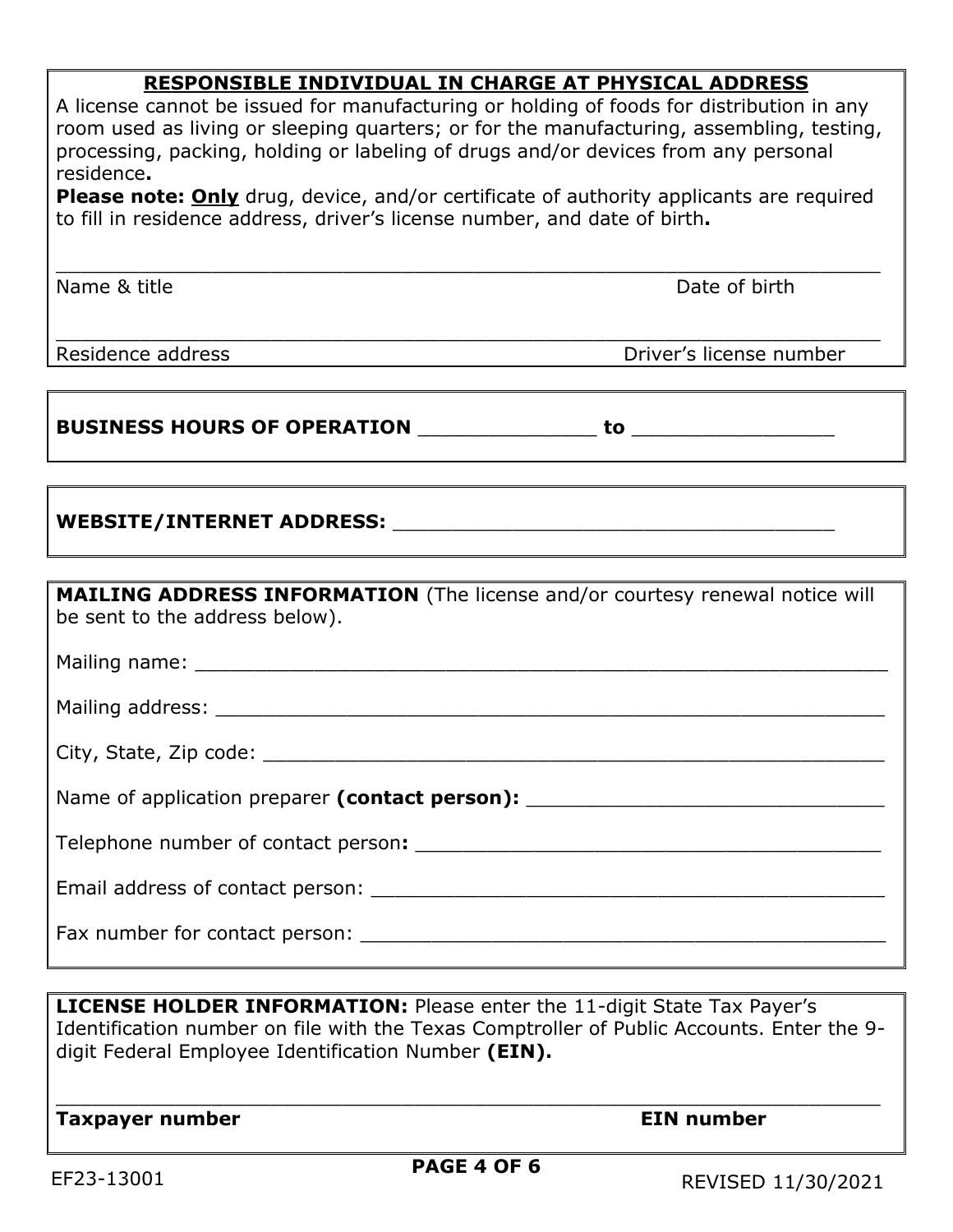**Please note: Only** for Drug, Device, and/or Certificate of Authority applications:

Has the applicant, licensee, and/or managing officer(s) been convicted of a felony or misdemeanor?  $\square$  Yes  $\square$  No

**If yes,** please attach a statement explaining the conviction and include a copy of the driver's license with the application.

For the information below, complete the **box** that applies to the ownership of the license. **In addition**, **where stated below, residence address, driver's license number**, **and date of birth are required**.

| $\Box$ Sole Owner / Proprietorship |            |     |
|------------------------------------|------------|-----|
| Name of sole owner:                |            |     |
| Residence address                  | <b>DLN</b> | DOB |
|                                    |            |     |

| $\Box$ Association $\Box$ State Agency         |            |            |
|------------------------------------------------|------------|------------|
|                                                |            |            |
|                                                |            |            |
|                                                |            |            |
|                                                |            |            |
| Residence address                              | <b>DLN</b> | <b>DOB</b> |
|                                                |            |            |
|                                                |            |            |
| Residence address                              | <b>DLN</b> | <b>DOB</b> |
|                                                |            |            |
| $\Box$ Partnership $\Box$ LP $\Box$ LLP<br>LID |            |            |
|                                                |            |            |
|                                                |            |            |
|                                                |            |            |

(partnership information continued on next page)

## **PAGE 5 OF 6**